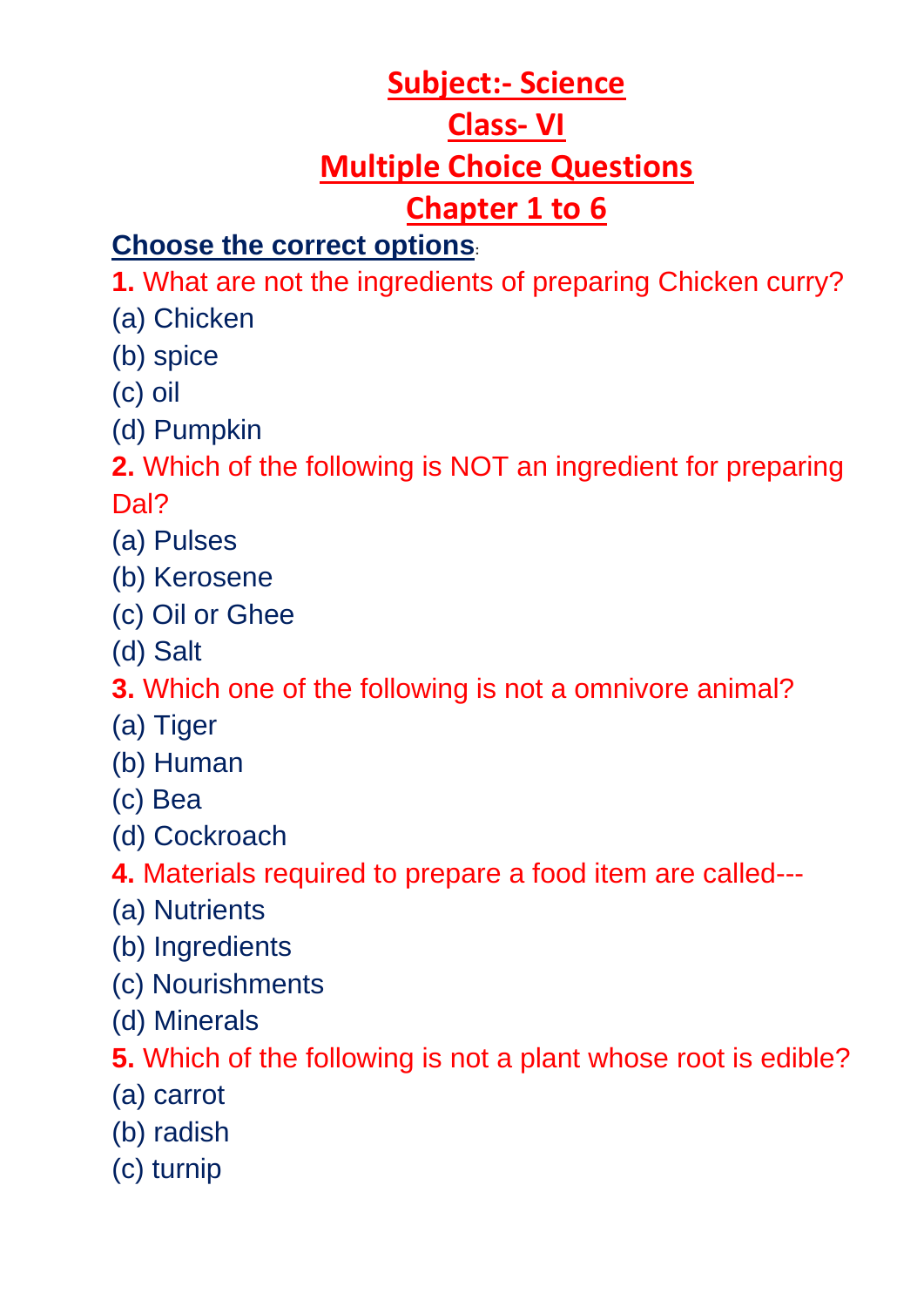(d) potato

- **6.** Humans are:
- (a) Carnivores
- (b) Herbivores
- (c) Omnivores
- (d) None of these

### 7.Which of the following is a protective food?

- (a) milk
- (b) oils and fats
- (c) fruits
- (d) cereals

**8.** Goitre: swelling of thyroid glands occurs due to the deficiency of:

- (a) iron
- (b) potassium
- (c) phosphorus
- (d) iodine
- **9.** Calcium is not required for?
- (a) Strengthening of bones and teeth.
- (b) Blood clotting.
- (c) Muscle contraction.
- (d) Conduction of nerve impulses.
- **10.** Which of the following is considered as '*body building foods*'?
- (a) Proteins
- (b) Vitamins
- (c) Fats
- (d) Carbohydrates.

**11.** Our body prepares which type of Vitamin in the presence of sunlight?

- (a) Vitamin D
- (b) Vitamin A
- (c) Vitamin B
- (d) Vitamin K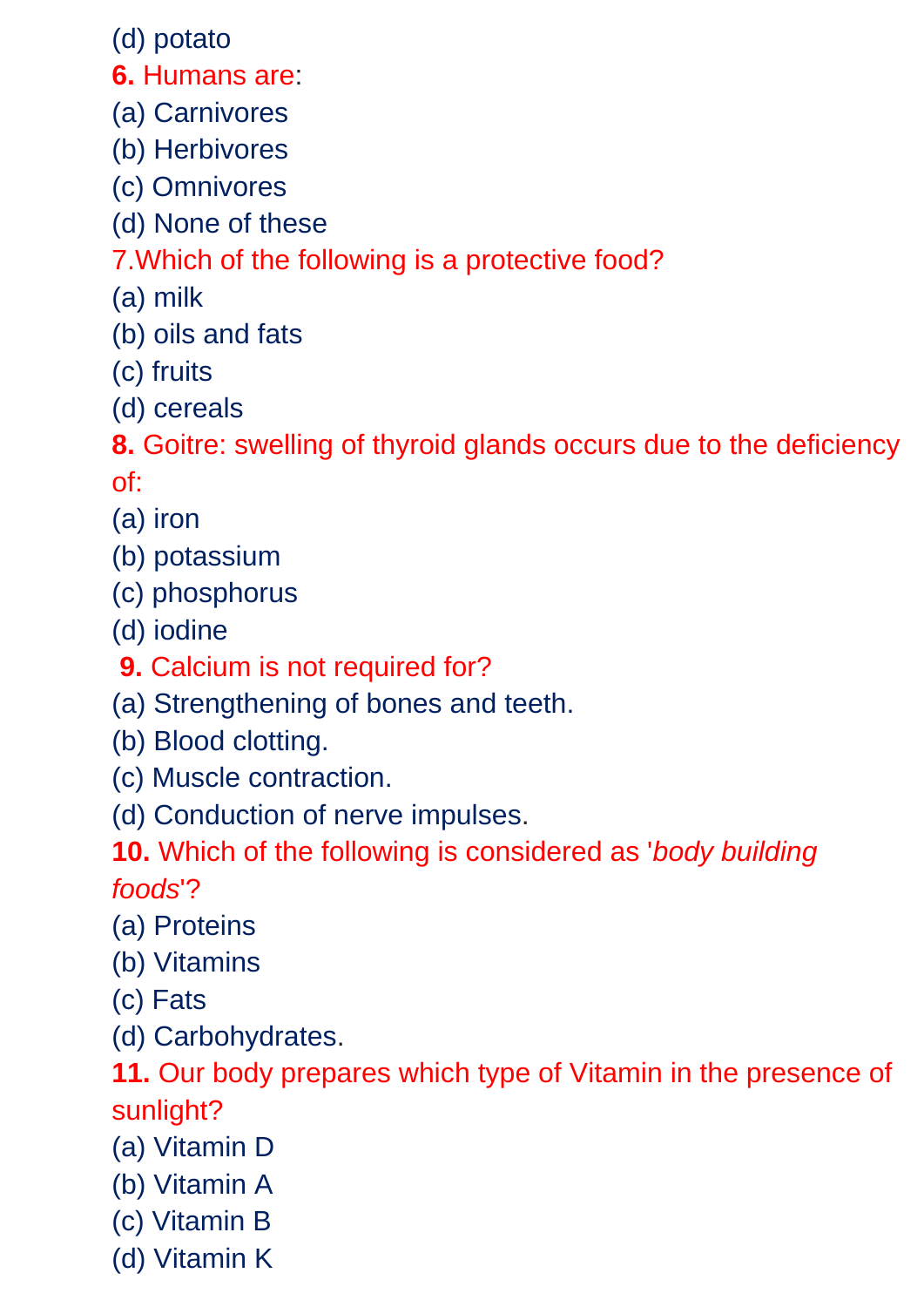12.Which of the following is not a natural fibre?

- (a) Cotton
- (b) Jute
- (c) Nylon
- (d) Flax

13. Which set of substances is not used for making fibres?

- (a) Silk, chemicals
- (b) Yak hair, camel hair
- (c) Husk, bones
- (d) Flax, wool

14.Boojho went to a cloth shop. There he found a fabric which was smooth to touch, had vibrant colour and shine. The fabric could be

- (a) Cotton
- (b) Wool
- (c) Silk
- (d) Jute

15.Which part of the jute plant is used for getting jute fibre?

- (a) Flower
- (b) Stem
- (c) Fruit
- (d) Leaf
- 16.Yarn is woven to get fabric using:
- (a) charkha
- (b) spinning machines
- (c) looms
- (d) knitting needles.

17.Which one of the following is a transparent material?

- (a) Rock
- (b) Wood
- (c) Glass
- (d) Paper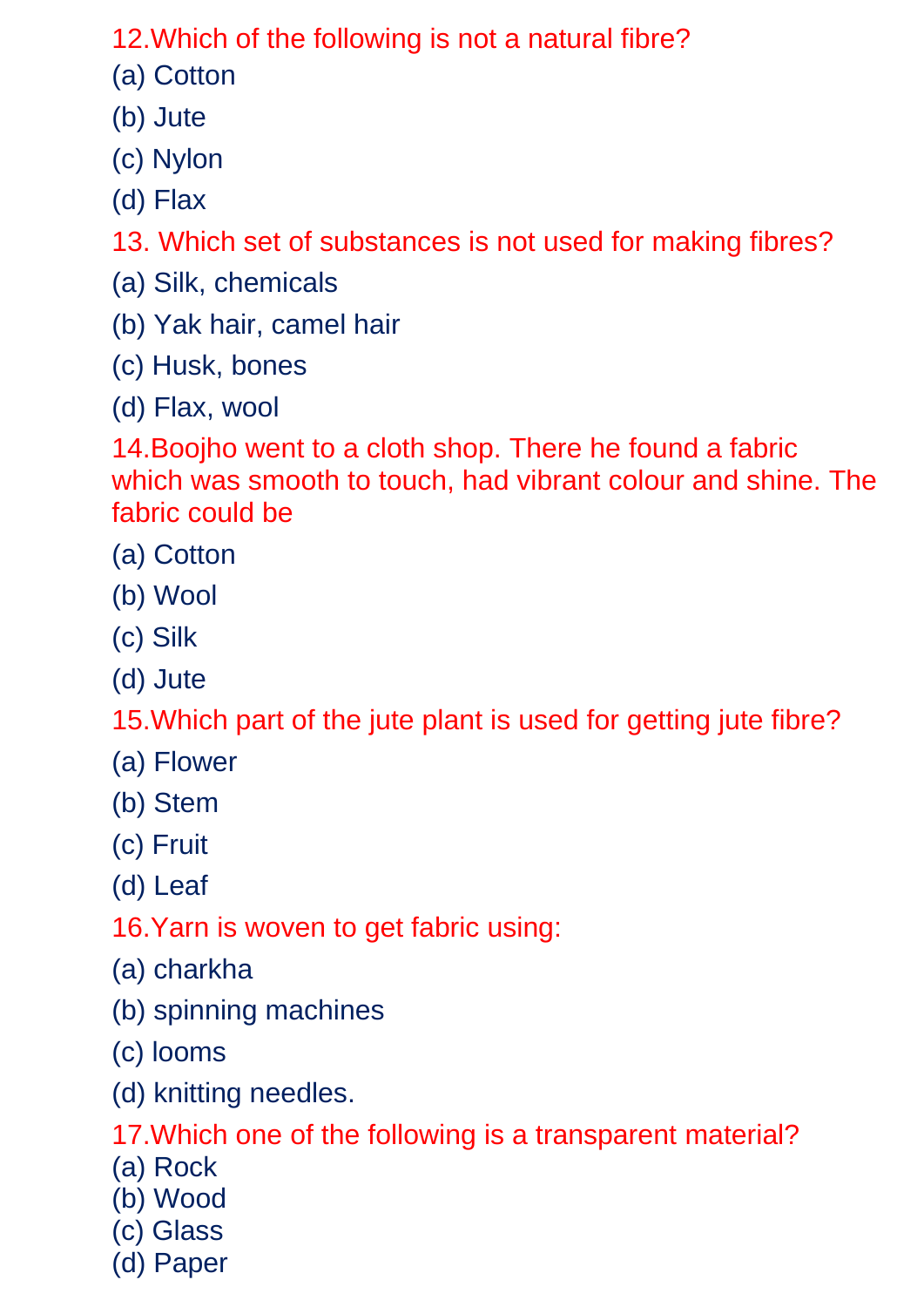- 18. Which one of the following dissolve in water
- (a) Wood
- (b) A piece of rock
- (c) Sugar
- (d) Plastic
- 19.Which of the following substance is translucent?
- (a) Wood
- (b) Sand paper
- (c) Oily paper
- (d) Water
- 20.Which of the following does not float on water?
- (a) Feather
- (b) Paper
- (c) Coconut oil
- (d) Stone
- 21. Aluminium metal is a ------
- (a) poor conductor
- (b) non-magnetic material
- (c) magnetic material
- (d) soluble in water
- 22.Glass is-----
- (a) Opaque
- (b) Translucent
- (c) Transparent
- (d) none of these
- 23.Which of the following is soluble in water?
- (a) Common salt
- (b) Chalk power
- (c) Sand
- (d) Plastic

24.Which of the following is a good the conductor of heat and electricity?

- (a) Silver
- (b) Aluminium
- (c) Copper
- (d) Iron.

#### **25.**Husk is separated from heavier seeds of grain

- a. winnowing
- b. Hand picking